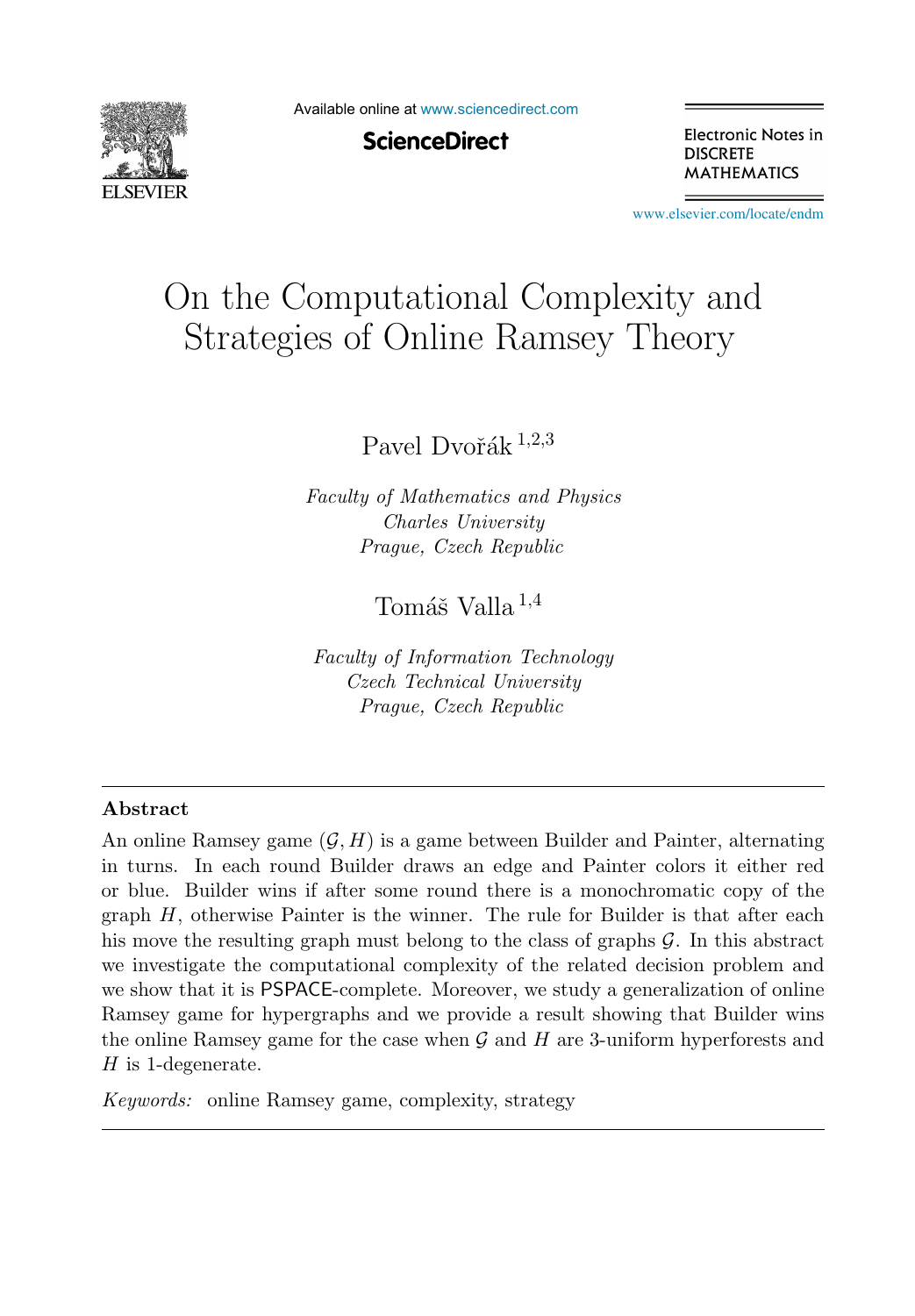### **1 Introduction**

The online Ramsey game was introduced independently by Beck [\[1\]](#page-7-0) and Friedgut et al. [\[4\]](#page-7-0). In this abstract we consider an extensions of the online Ramsey game  $(G, H)$  introduced by Grytczuk et al. [\[5\]](#page-7-0) as follows. We are given a class of finite graphs  $\mathcal G$  and a fixed graph  $H$ . There are two players, Builder and Painter, and the board of the game is an infinite independent set of vertices. In each round Builder draws a new edge and Painter colors it red or blue. The goal of Builder is to force Painter to create a monochromatic copy of H. However, in each round the graph induced by the edges must belong to  $\mathcal{G}$ , otherwise Builder loses. If Builder can always win the online Ramsey game  $(\mathcal{G}, H)$ , we say that H is unavoidable on  $\mathcal{G}$ . A graph class D is unavoidable on C if every graph  $D \in \mathcal{D}$  is unavoidable on C. The current graph during the gameplay is also called *background graph* and the graph H is called *goal* graph.

Let  $R(H)$  be a Ramsey graph of H, that means a graph such that any two-coloring of its edges contains a monochromatic copy of H. If  $R(H) \in \mathcal{G}$ then H is trivially unavoidable on  $\mathcal G$ . However, the question of unavoidability is usually highly nontrivial when  $R(H) \notin \mathcal{G}$ . For example, for  $H = K_4$  and  $\mathcal G$  the class of all 4-colorable graphs, no Ramsey graph  $R(K_4)$  belongs to  $\mathcal G$ , but still  $K_4$  is unavoidable on G by [\[5\]](#page-7-0). The online Ramsey theory is thus an interesting member of the family of Ramsey-related problems.

Online Ramsey theory recently gained popularity and different versions of the online Ramsey game were considered and several unavoidability results were obtained. Grytczuk et al. [\[5\]](#page-7-0) has shown that forests are unavoidable on the class of all forests and that any  $k$ -colorable  $H$  is unavoidable on the class of k-colorable graphs. Conlon [\[3\]](#page-7-0) studied the differences between standard Ramsey theory and the online theory. He proved that there is a constant  $c$ such that for infinitely many values k Builder needs to draw less then  $c^{-k} \binom{r(k)}{2}$  $\binom{k}{2}$ edges to force  $K_k$  on the infinite complete background graph, where  $r(k)$  is the standard Ramsey number for complete graphs. Petříčková [\[7\]](#page-7-0) showed that the class of outerplanar graphs is unavoidable on the class of planar graphs. Butterfield et al. [\[2\]](#page-7-0) presented several unavoidability results for graphs on the class of bounded-degree graphs. Rolnick [\[8\]](#page-7-0) provided a complete characterization

<sup>1</sup> Supported by the Centre of Excellence – Inst. for Theor. Comp. Sci. (project  $P202/12/G061$  of GA CR).

<sup>2</sup> The work was supported by the grant SVV–2015–260223.

 $3$  Email: koblich@kam.mff.cuni.cz

 $4$  Email: tomas.valla@fit.cvut.cz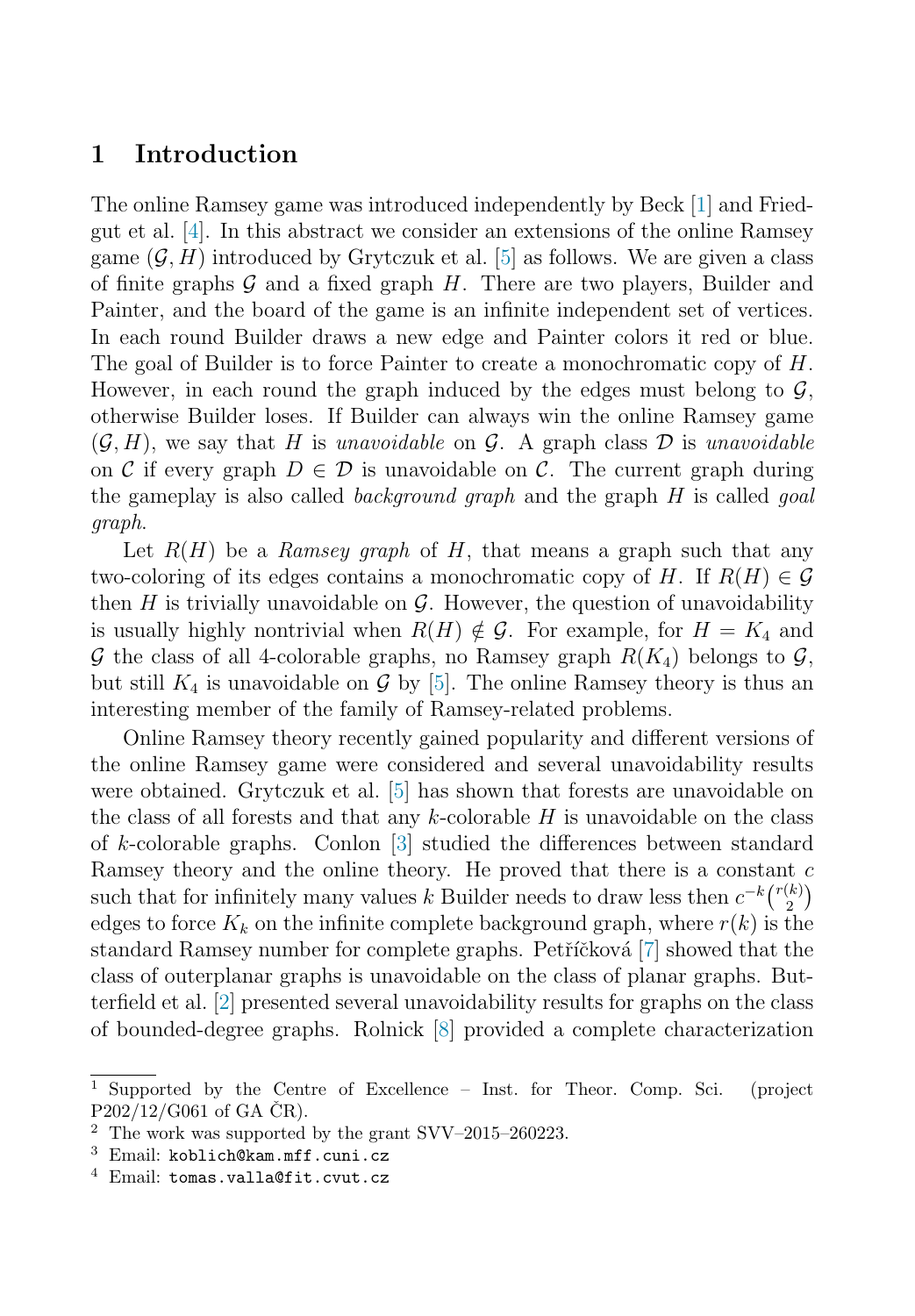of trees unavoidable on the class of graphs with maximum degree 4.

In the standard Ramsey theory setting, the following natural question appeared: Given graphs  $F, G, H$ , what is the computational complexity of deciding whether for any red-blue coloring of edges of  $F$  there is a red copy of G or blue copy of H in  $F$ ? This problem was intensively studied by Schaefer [\[9\]](#page-7-0) who obtained several results. The most remarkable result of Schaefer is that this standard Ramsey decision problem is  $\Pi_2$ -complete.

Therefore, as online Ramsey theory is an important member of the family of Ramsey-related problems, it is a natural question to investigate the computational complexity of the decision version of the online Ramsey game problem: Given a partially colored graph  $G$  and a graph  $H$ , does Builder win the online Ramsey game  $(G, H)$ ? We establish the computational complexity of this problem to be PSPACE-complete, as shown in Section 2.

Moreover, another natural task is to generalize online Ramsey theory results for various hypergraph classes. As far as we known, very little has been done in this field. Kierstead and Konjevod [\[6\]](#page-7-0) studied Builder's strategies for complete hypergraphs. In Section [3](#page-6-0) we provide a result showing that any 1 degenerate 3-uniform hyperforest  $H$  is unavoidable on the class of all 3-uniform hyperforests.

## **2 Complexity of the online Ramsey game**

We first define the decision problem related to the online Ramsey game. Note that the background graph is induced on an infinite vertex set and the class G may be infinite as well. We have thus chosen the following way how to deal with this issue. The input of the decision problem in fact consists of two parts: the partially colored background graph and the goal graph, and the rules. Rules are defined as an algorithm (given as a binary encoding of a Turing machine, say) that is executed after every Builder's and Painter's move to check, whether they follow the rules and the background graph belongs to the class  $\mathcal{G}$ .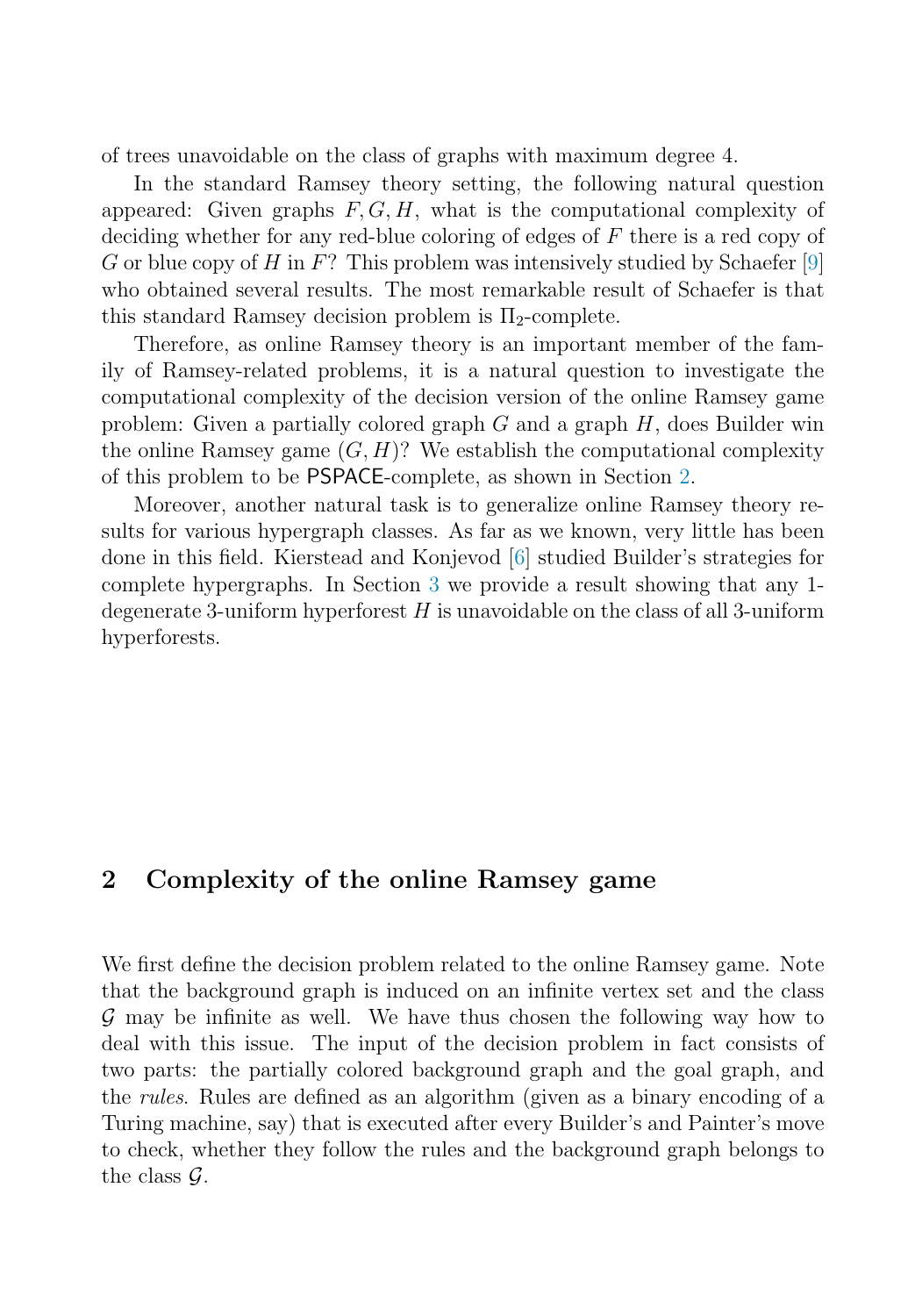<span id="page-3-0"></span>

| Problem:       | <b>ONLINE RAMSEY GAME</b>                                                                                                                                                                              |
|----------------|--------------------------------------------------------------------------------------------------------------------------------------------------------------------------------------------------------|
| <i>Input</i> : | Partially edge-colored background graph $G$ , goal graph $H$ .                                                                                                                                         |
| <i>Rules:</i>  | Rules for Builder and Painter—rules have to be indepen-<br>dent on the input and the decision problem if a move is<br>valid belongs to <b>PSPACE</b> (measured against the size of the<br>graph $G$ ). |

Question: Can Builder force a monochromatic copy of  $H$  in  $G$ ?

It is easy to see that this problem is in PSPACE regardless of the rules. We may use a simple depth-first-search algorithm over the set of valid moves such that in each position the algorithm iterates over all valid moves and recursively searches each of the moves for a solution. The maximum depth of the recursion is linear in the size of G.

#### **Theorem 2.1** Online Ramsey Game is PSPACE-complete.

The fact that Online Ramsey Game is PSPACE-complete corresponds with the complexity of many other decision problem regarding the existence of game strategies. However, Online Ramsey Game is PSPACE-complete even for quite simple inputs as we will state later. For simplicity, we show the idea of the hardness proof of a slightly relaxed problem, which we call Multiple ONLINE Ramsey Game. It is based on Online Ramsey Game but the input also contains an integer parameter  $m$  and the question is changed to: Can Builder force m monochromatic copies of the goal graph H in the background graph  $G$ ? Individual copies of H do not have to be painted by the same color.

The following two-player Paired Formula Game played on propositional formulas will be reduced to Online Ramsey Game. We are given a propositional formula  $\varphi$  in CNF with variables  $x_1, y_1, x_2, y_2, \ldots, x_n, y_n$ , which are organized in pairs  $(x_1, y_1), \ldots, (x_n, y_n)$ . In each round the first player picks a previously unpicked pair  $(x_i, y_i)$  and sets  $x_i$ , then the seconds player sets  $y_i$ . The game ends when all variables are set. The first player wins if the formula  $\varphi$  is true at the end of the game, otherwise the second player wins.

**Theorem 2.2** The problem of deciding if the first player wins PAIRED FORMULA Game is PSPACE-complete.

In the reduction we will use the following graph. The  $(n, a, b)$ -shackles is a graph which contains two disjoint cycles  $C_a$  and  $C_b$  connected by a path  $P_n$  of n edges that does not cross  $C_a$  and  $C_b$  (with the exception of the endpoints). If n is even we call the center vertex of  $P_n$  the *center of shackles*. The edge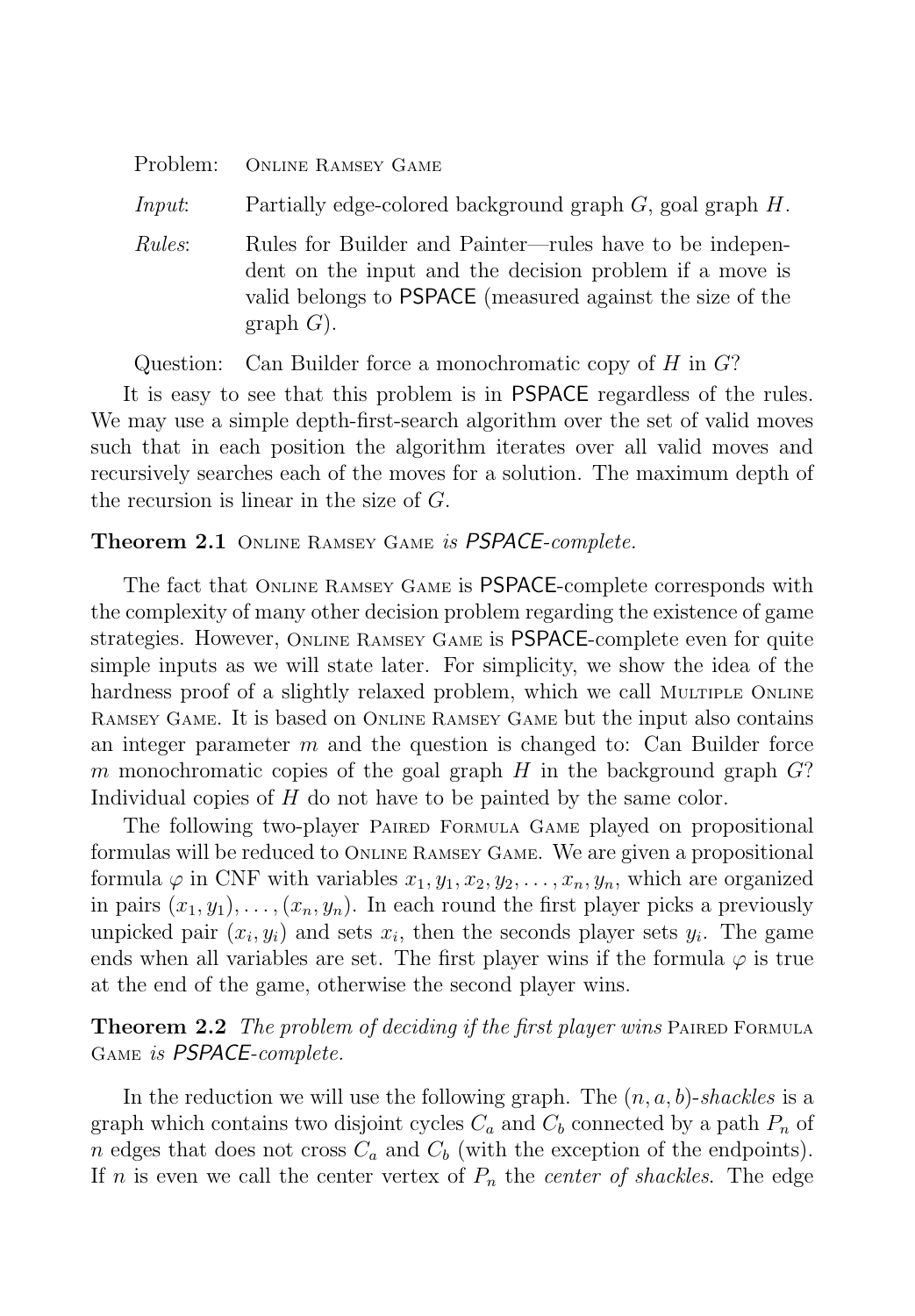of  $P_n$  adjacent to  $C_a$  (or  $C_b$ ) is called a-connection (or b-connection). See Figure 1 for the illustration.



Fig. 1. Example of  $(n, 4, 6)$ -shackles with blue 4-connection and red 6-connection.

#### **Theorem 2.3** Multiple Online Ramsey Game is PSPACE-complete.

**Proof.** [Idea of the proof] As we stated before, we reduce from PAIRED FOR-MULA GAME. Let a formula  $\varphi$  and pairs of  $\varphi$ -variables  $(x_1, y_1), \ldots, (x_n, y_n)$  be the input for the formula game. The players of the formula game will be addressed as the first and the second player, and the players of the online Ramsey game will be addressed as Builder and Painter.

First, we describe the gadgets for variables. Let  $(x, y)$  be a variable pair. For all occurrences  $x^1, \ldots, x^k, y^1, \ldots, y^\ell$  of variables x and y in  $\varphi$  we construct a corresponding  $(4, 4, 6)$ -shackles. We add one more vertex connected to the centers of all these shackles. See Figure [2](#page-5-0) for an example, where it is also depicted how we precolored these gadgets.

The idea of the equivalence proof of the formula game and Ramsey game is as follows. If the first player sets variable  $x$  to 1 then in the corresponding gadget only 4-connections are drawn by Builder. If  $x = 0$  then only 6-connections are drawn. If the second player sets the variable  $y$  to 1 then the drawn edges in the corresponding gadget are colored blue, and red for  $y = 0$ .

For consistency, we need to assure that in every gadget Builder picks edges only of one connection type and Painter colors all drawn edges by one color. We force it by two simple rules. Builder cannot pick an edge e such that the graph induced by all colored edges with the edge  $e$  contains  $(4, 4, 6)$ -shackles or  $(6, 4, 6)$ -shackles. Painter has to color the edges such that every  $(6, 4, 4)$ shackles or  $(6, 6, 6)$ -shackles in a graph induced by the colored edges contains even number of red edges and even number of blue edges.

To finish the construction of the background graph G we add a red and blue 8-cycle connected by one vertex for every clause of the formula  $\varphi$  and connect them into the shackles from variable gadgets as depicted in Figure [2.](#page-5-0)

The goal graph  $H$  is defined as an 8-cycle with an attached path of 10 edges. We set the parameter m to be the number of clauses in  $\varphi$ . To finish the proof we need to show that the first player wins Paired Formula Game if and only if Builder wins Multiple Online Ramsey Game. We can simply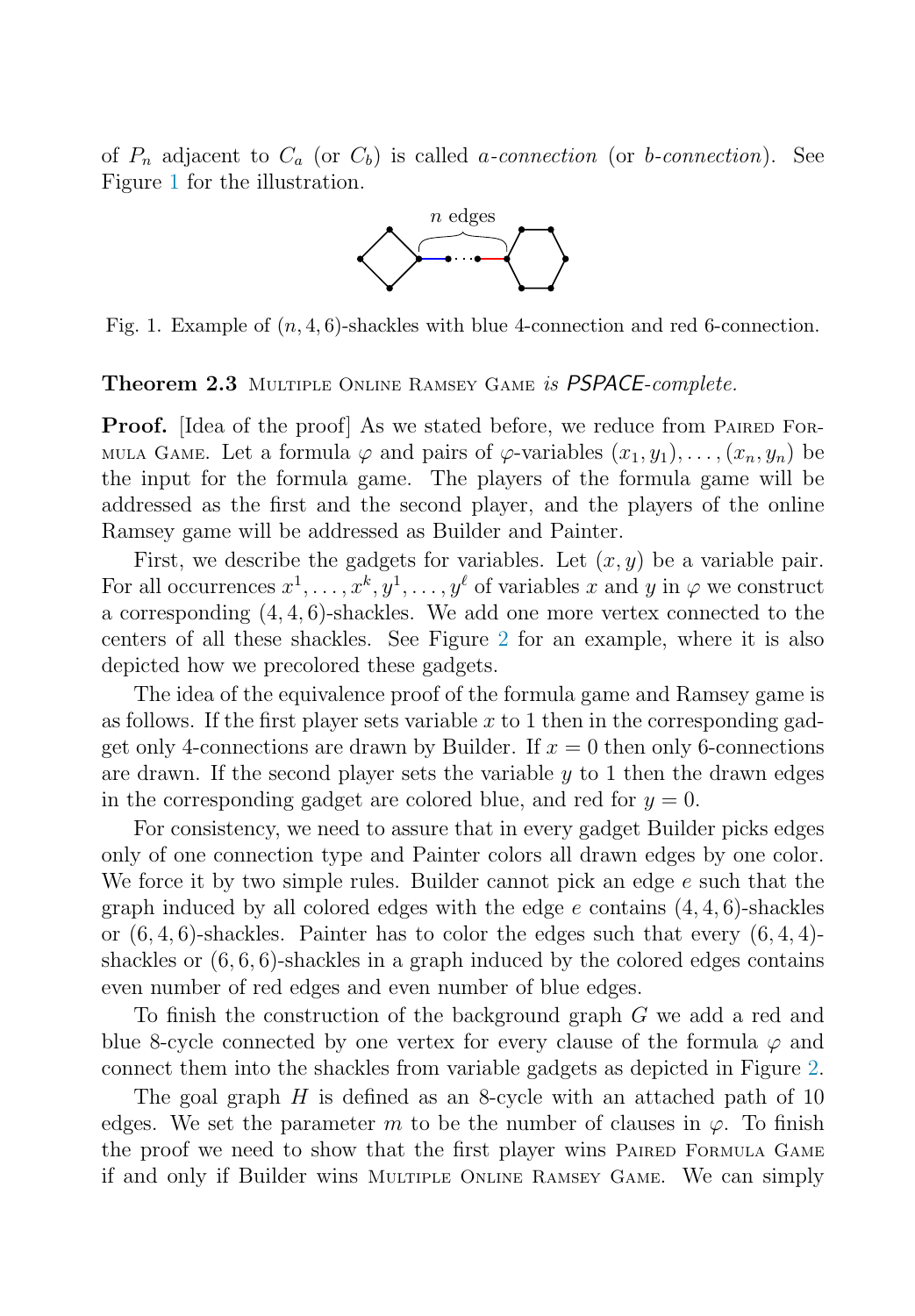<span id="page-5-0"></span>

Fig. 2. Example of clause gadgets and the gadget for variable pair  $(x, y)$  when both variables  $(x, y)$  have two occurrences. Almost all edges are precolored, only 4- and 6-connections can be drawn by Builder. Every clause gadget is connected to the variable gadget by a path of length 4.

convert the winning strategy of the first player (or the second player) to the winning strategy of Builder (or Painter). When both games end, the clause C in  $\varphi$  is true if and only if there is a monochromatic copy of H in the colored G containing an 8-cycle from a gadget representing the clause  $C$ .  $\Box$ 

Theorem [2.1](#page-3-0) holds even for a bipartite background graph G with maximal degree 3, a tree as the goal graph  $H$ , and when Painter has no rule and valid Builder's moves are determined only by a finite set of finite forbidden graphs. Thus, valid Builder's moves can be checked in polynomial time. In some sense, this means Theorem [2.1](#page-3-0) is optimal. If the background graph  $G$  has maximum degree 2 then G is a disjoint union of cycles and paths. Therefore, Builder can force a monochromatic path of length 2 if and only if he can build an odd cycle, which is easy to compute since the rules only forbid a finite set of graphs. Otherwise Builder can force only a monochromatic edge.

Rules for Builder are also important. If Builder has no rule restrictions, he may eventually draw all edges of the background graph. Therefore, Builder can win if and only if any edge 2-coloring of the background graph G contains a monochromatic copy of the goal graph  $H$ . However, this is the problem of classic Ramsey theory, which has been shown by Schaefer [\[9\]](#page-7-0) to be  $\Pi_{2}$ complete.

Even though Online Ramsey Game is PSPACE-complete in general, for a more restricted version of the game we may obtain NP-completeness, as shown in Theorem [2.5.](#page-6-0) By t-star we mean a complete bipartite graph  $K_{1,t}$ .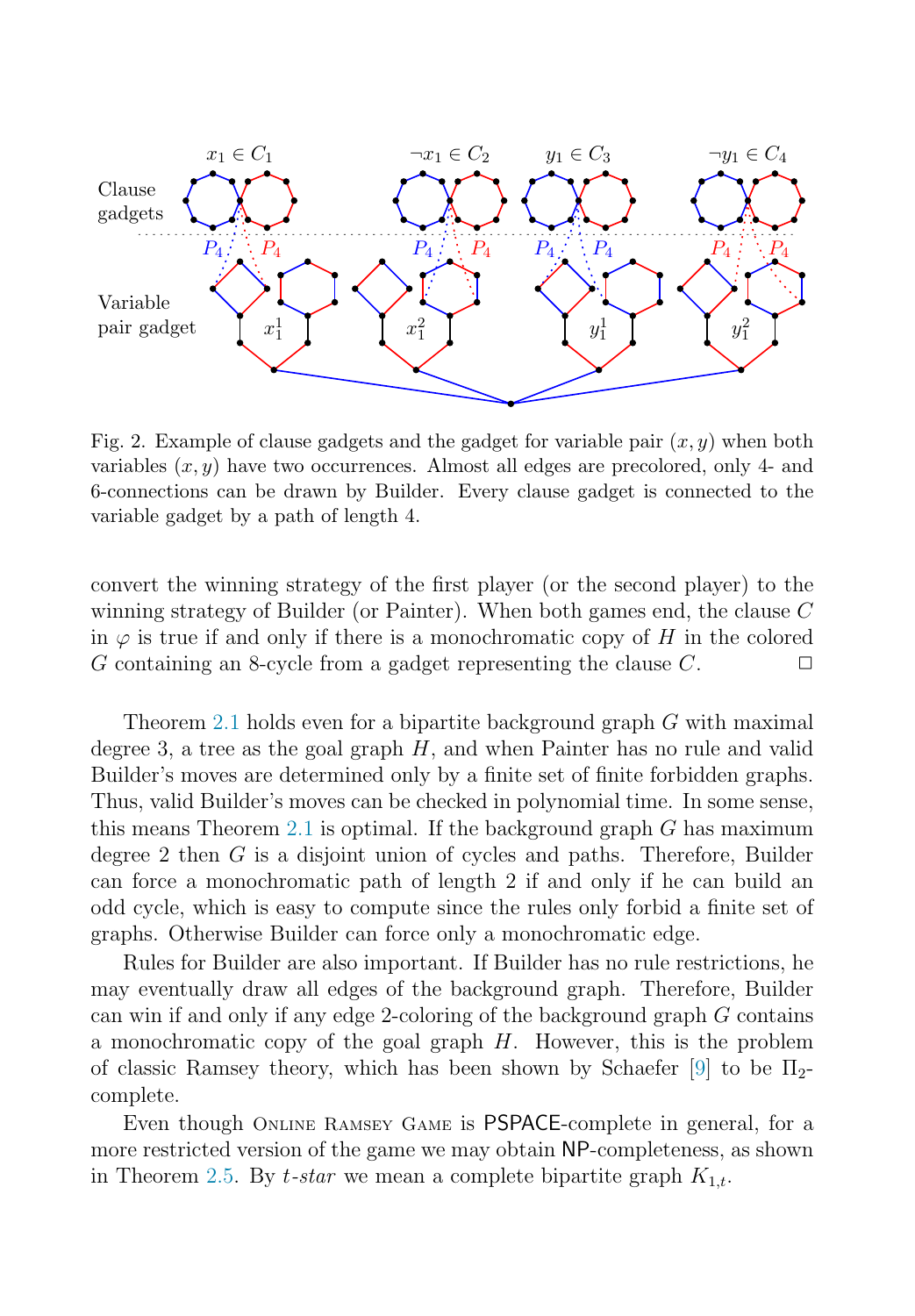<span id="page-6-0"></span>

| Problem: STAR ONLINE RAMSEY GAME                                   |
|--------------------------------------------------------------------|
| <i>Input</i> : Background graph $G, s, t \in \mathbb{N}$ .         |
| <i>Rules</i> : Builder can build a vertex disjoint union of stars. |
|                                                                    |

Question: Can Builder force s copies of t-stars of the same color?

We obtain the following characterization of the Builder's win in STAR ONline Ramsey Game.

Lemma 2.4 Builder wins STAR ONLINE RAMSEY GAME if and only if the backqround qraph G contains  $2s - 1$  vertex disjoint  $2t - 1$ -stars.

The problem if a graph  $G$  contains  $s$  vertex disjoint  $t$ -stars is in NP and can be easily reduced to INDEPENDENT SET. Therefore, we obtain the following result.

**Theorem 2.5** Star Online Ramsey Game is NP-complete.

# **3 Unavoidability of hypertrees**

Grytczuk et al. [\[5\]](#page-7-0) proved that forests are unavoidable on the class of all forests. The natural question is thus to generalize this online Ramsey theory result for hyperforests. Here we present a hypergraph class which is unavoidable on 3-uniform hyperforests.

Let  $H = (V, F)$  be a hypergraph and G be a graph. Graph G is a host *graph* for H if every hyperedge  $f \in F$  induces a connected subgraph in G. The hypergraph  $H$  is a *hyperforest* if there exists a forest which is the host graph of H.

**Theorem 3.1** The 1-degenerate 3-uniform hyperforests are unavoidable on 3-uniform hyperforests.

The proof is done by induction over the edges. In the induction step we remove the edge with the vertex of degree 1 and apply the induction hypothesis. Also note that the goal hypergraph must be uniform in order to be unavoidable; otherwise Painter could paint edges of different size by different colors.

## **Further work**

So far we have not been able to generalize Theorem 3.1 for general  $k$ -uniform hypertrees, which is thus our next effort. The online Ramsey theory for hyper